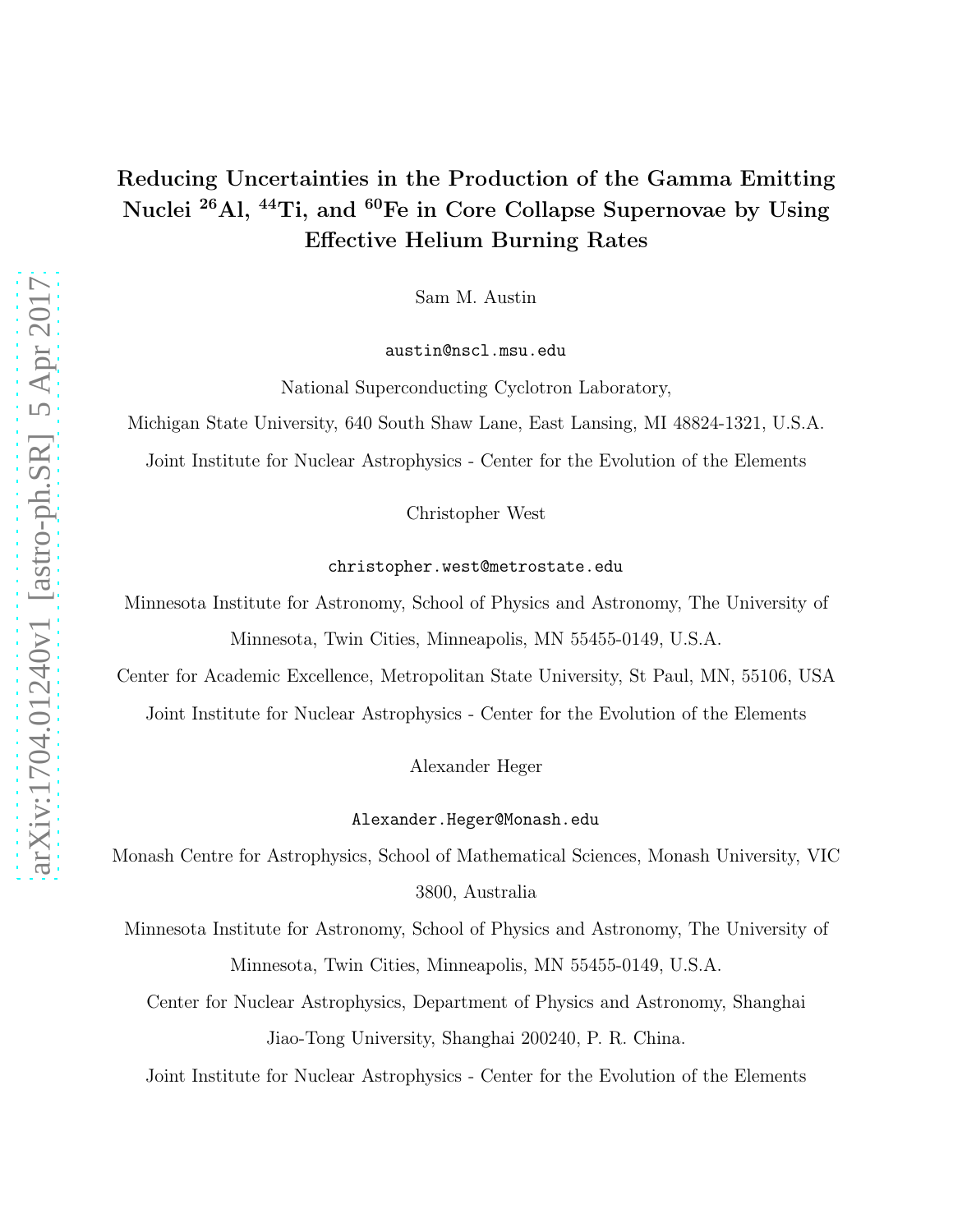October 3, 2018

Received ; accepted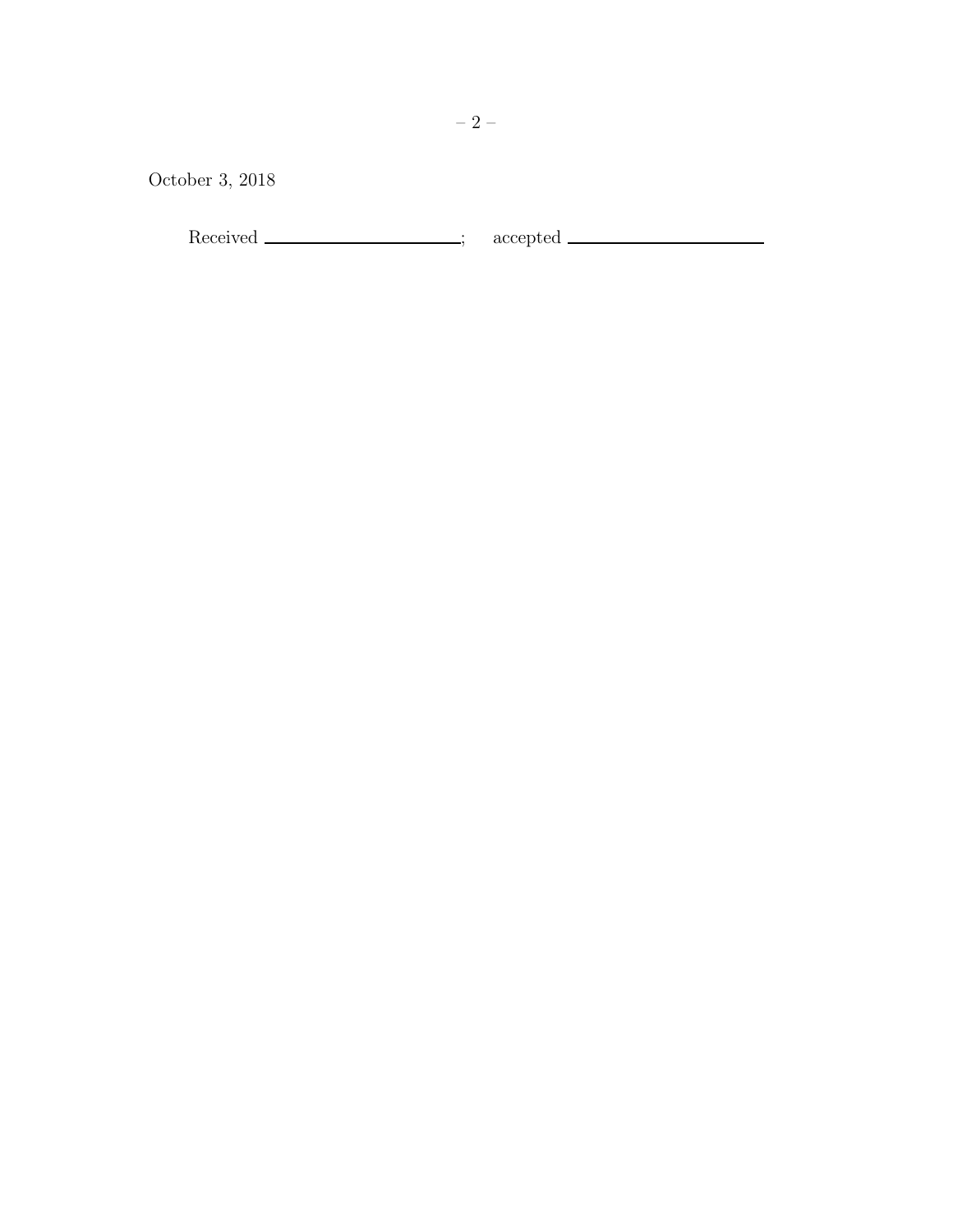## Abstract

We have used effective reaction rates (ERR) for the helium burning reactions to predict the yield of the gamma-emitting nuclei <sup>26</sup>Al, <sup>44</sup>Ti, and <sup>60</sup>Fe in core collapse supernovae. The variations in the predicted yields for values of the reaction rates allowed by the ERR are much smaller than obtained previously, and smaller than other uncertainties. A "filter" for supernova nucleosynthesis yields based on pre-supernova structure was used to estimate the effect of failed supernovae on the initial mass function-averaged yields; this substantially reduced the yields of all these isotopes, but the predicted yield ratio  ${}^{60}Fe/{}^{26}Al$  was little affected. The robustness of this ratio is promising for comparison with data, but it is larger than observed in nature; possible causes for this discrepancy are discussed.

Subject headings: <Journal approved keywords>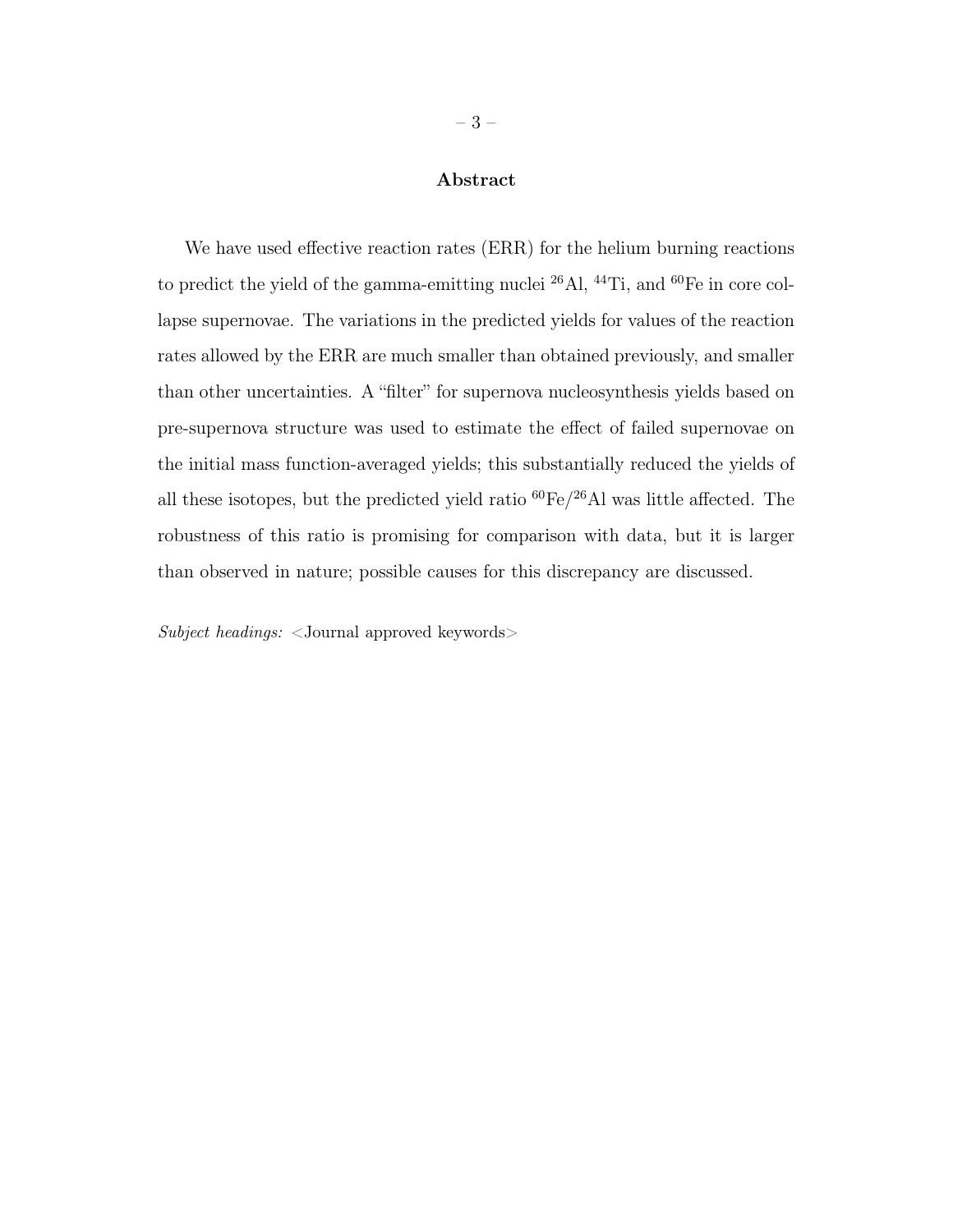#### 1. Introduction

Astronomical observations of gamma rays from long-lived radioactive nuclei provide unique opportunities for nuclear astrophysics. The flux of gamma rays from the decay of  $26$ Al can be used to infer the rate of supernovae (SNe) in the galaxy [\(Diehl 2013\)](#page-14-0). And since <sup>26</sup>Al and <sup>60</sup>Fe are made in different radial shells of massive stars (e.g., [Timmes et al.](#page-15-0) [1995\)](#page-15-0), the ratio of their fluxes can provide a stringent test of massive star and SN models. Convincing conclusions, however, require reliable predictions of the production rate of these gamma emitters in SNe and the current status is far from satisfactory.

An important problem is the large impact of uncertainties in the reaction rates  $r_{3\alpha}$  and  $r_{\alpha,\gamma}$  of the helium burning reactions: 3 $\alpha$  and <sup>12</sup>C( $\alpha, \gamma$ )<sup>16</sup>O. It was found [\(Tur et al. 2010\)](#page-15-1) that over a range of  $\pm 2\sigma$ , where  $\sigma$  is the experimental uncertainty in the helium burning rates, the production of  $26$ Al varies by about a factor of three. The production of  $60$ Fe and the ratio of  $26$ Al to  $60$ Fe vary by much larger factors. As a result, predictions of the yields of the gamma nuclei are not robust, and depend on the particular values of the helium burning rates chosen from within the allowed experimental ranges.

In this paper, we attempt to address this issue by using an effective reaction rate (ERR) for the helium burning reactions [\(Austin et al. 2014;](#page-14-1) [West et al. 2013\)](#page-15-2) to predict the yields of the gamma nuclei. Compared to the earlier calculations, this greatly reduces the predicted variation of their yields. With the helium burning rate problem then mainly under control, we examine some of the issues that remain. In particular, we examine the nature of the effects of failed supernovae, by considering the model of [O'Connor and Ott](#page-14-2) [\(2011\)](#page-14-2). In this context, we conclude, tentatively, that the ratio of  ${}^{60}Fe$  and  ${}^{26}Al$  abundances is a robust observable. Whether this remains the case when more sophisticated models of these and related effects is considered appears to remain an unresolved question.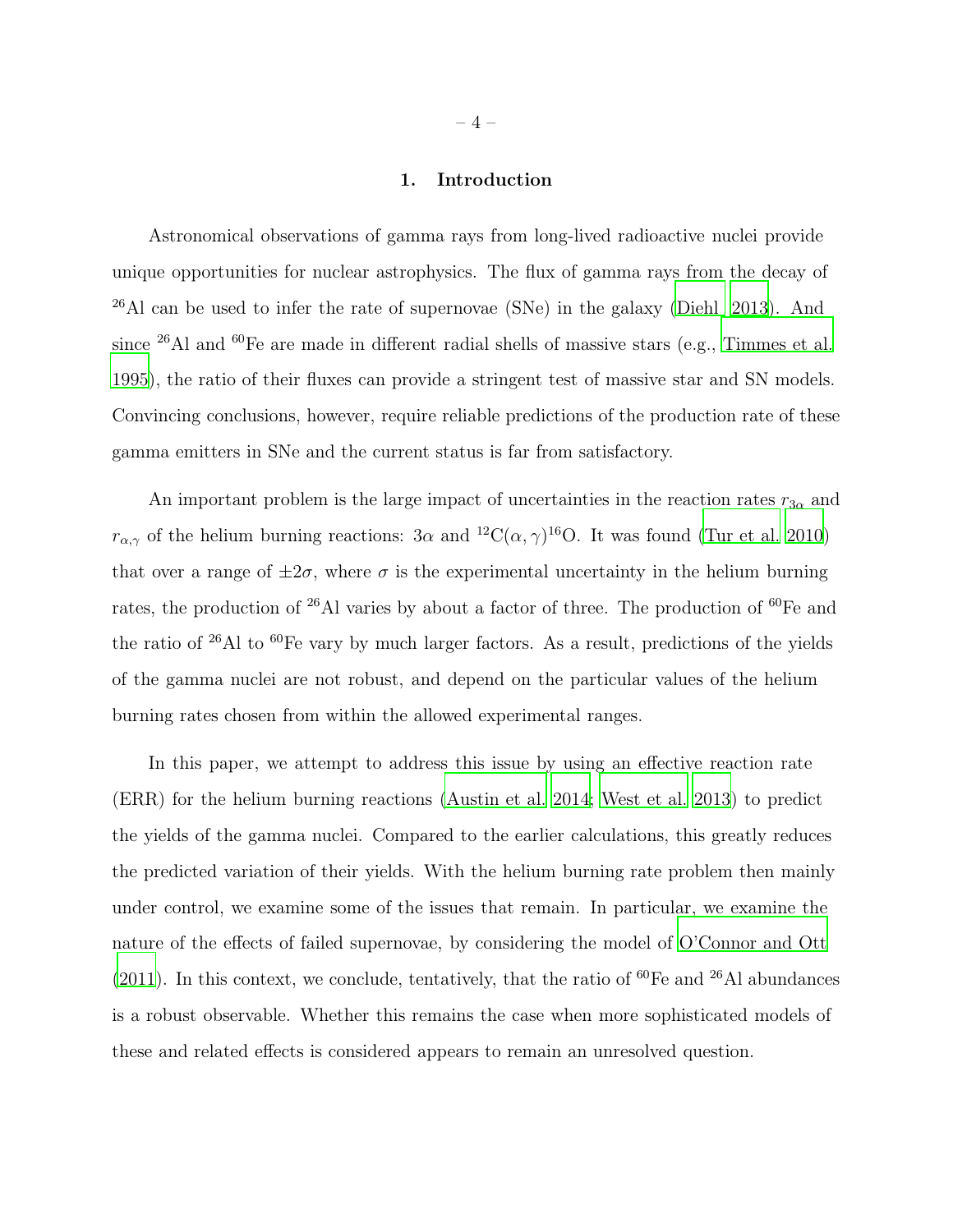#### 2. Method

This ERR had been determined by parameterizing the two helium burning rates and fixing the parameters by fitting the results of SN nucleosynthesis to the abundance pattern [\(Lodders 2010\)](#page-14-3) of isotopes produced mainly in core-collapse supernovae: the intermediate mass and s-only nuclei. This procedure simultaneously treats the uncertainties of the two reaction rates in the context of the KEPLER code as described in [Rauscher et al.](#page-15-3) [\(2002\)](#page-15-3). After scaling the rates relative to standard values, as done in [Tur et al. \(2007\)](#page-15-4), we found that equivalently good matches occur along a line correlating the two rates:  $r_{\alpha,\gamma} = r_{3\alpha} + 0.35$  as shown in Fig. 1 of [Austin et al. \(2014](#page-14-1)). The line samples the full  $\pm 2\sigma$ range of  $r_{3\alpha}$  but  $r_{\alpha,\gamma}$  is more constrained; we therefore plot the results below as a function of  $r_{3\alpha}$ . We had anticipated that the rates would be constrained in both  $r_{\alpha,\gamma}$  and  $r_{3\alpha}$ , but the fitted production rates did not lead to that constraint.

The yields of the gamma nuclei were obtained by [West et al. \(2013\)](#page-15-2) using the KEPLER code [\(Rauscher et al. 2002](#page-15-3); [Weaver et al. 1978;](#page-15-5) [Woosley and Weaver 1995](#page-15-6); [Woosley et al.](#page-15-7) [2002;](#page-15-7) [Heger et al. 2005\)](#page-14-4) to model the evolution of sets of 12 initial stellar masses (12, 13, 14, 15, 16, 17, 18, 20, 22, 25, 27, and 30 M⊙) from central hydrogen burning to core collapse. A  $1.2 \times 10^{51}$  erg explosion was then simulated using a piston placed at the base of the oxygen shell [\(Woosley and Heger 2007\)](#page-15-8). For each mass, calculations were made for a rate matrix covering approximately  $\pm 2\sigma$  for  $r_{\alpha,\gamma}$  and  $r_{3\alpha}$ , a total of 176 rate pairs. It is now known that not all massive stars explode (e.g., [Smartt 2009](#page-15-9)). To get a rough idea of this effect on yields of the gamma nuclei, we applied a compactness parameter filter [\(O'Connor and Ott 2011;](#page-14-2) [West et al. 2013](#page-15-2); [Sukhbold and Woosley 2014\)](#page-15-10), namely  $\xi_{2.5}$  < 0.25, to account for these failed SNe. Stars with masses 22, 27, and 30  $M_{\odot}$  as well as a few  $r_{\alpha,\gamma}$ ,  $r_{3\alpha}$  pairs at other masses did not satisfy this criterion, and were assumed not to explode.

We then calculated the average yield Y for the Initial Mass Function  $(MF)$  using the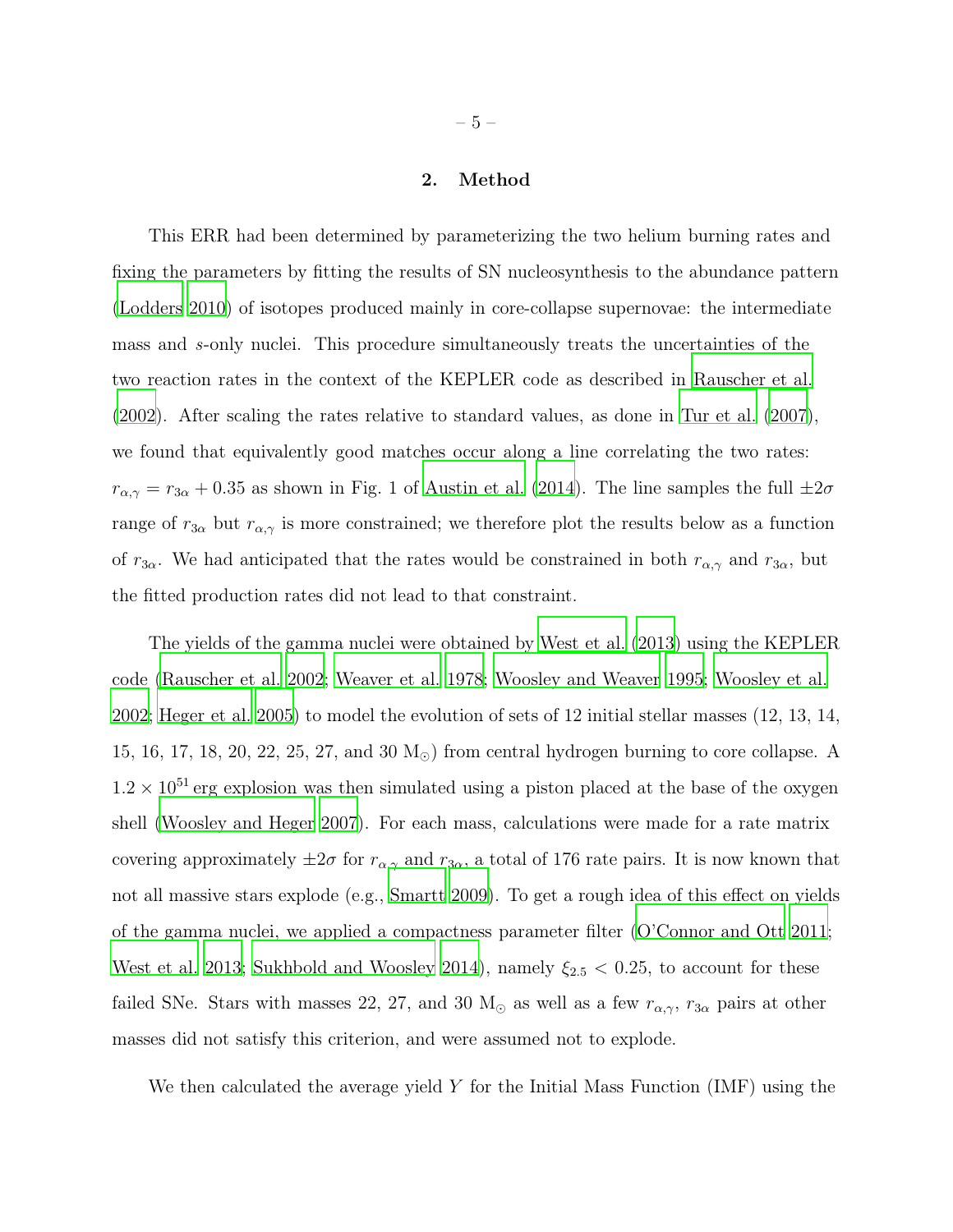usual formulae:

$$
Y_i(m) = \frac{m_{i+1} - m}{m_{i+1} - m_i} Y(m_i) + \frac{m - m_i}{m_{i+1} - m_i} Y(m_{i+1})
$$

$$
Y = \left[ \sum_{i=1}^{N-1} \int_{m_i}^{m_{i+1}} Y(m) \, m^{-2.35} \, \mathrm{d}m \right] / \int_{m_1}^{m_N} m^{-1.35} \, \mathrm{d}m
$$

where  $m_i$  and  $Y(m_i)$  are taken from the  $r_{\alpha,\gamma}$  versus  $r_{3\alpha}$  grid [\(West et al. 2013;](#page-15-2) [Austin et al.](#page-14-1) [2014\)](#page-14-1).

#### 3. Results and Discussion

In Fig. [1,](#page-6-0) we show the results of these calculations, expressed as an average over a Salpeter IMF with an exponent of  $-2.35$ . The results are given for equally spaced (in  $r_{3\alpha}$ ) points along the ERR line. For our standard case, labeled STD we omit the explosive yields of the failed supernovae, but include wind contributions since winds are mainly emitted before the onset of core collapse. To show the effects of the compactness parameter filter, we also give the results of the unfiltered calculations, including the yields for all calculated stars (labeled ALL). As expected the IMF averages for the  $M_{sun} \leq 20$  subset of our grid (not shown) differ little from the STD case.

In this figure, the mass-to-mass variations arise mainly from binning effects; not all simulations were performed at points that lay precisely on the ERR line and some interpolation was required.

There are two immediate conclusions from this figure. First, the yield variations are rather small for allowed helium burning rates, those on the ERR line. This is true for both the STD and ALL results. In contrast, the variations corresponding to independent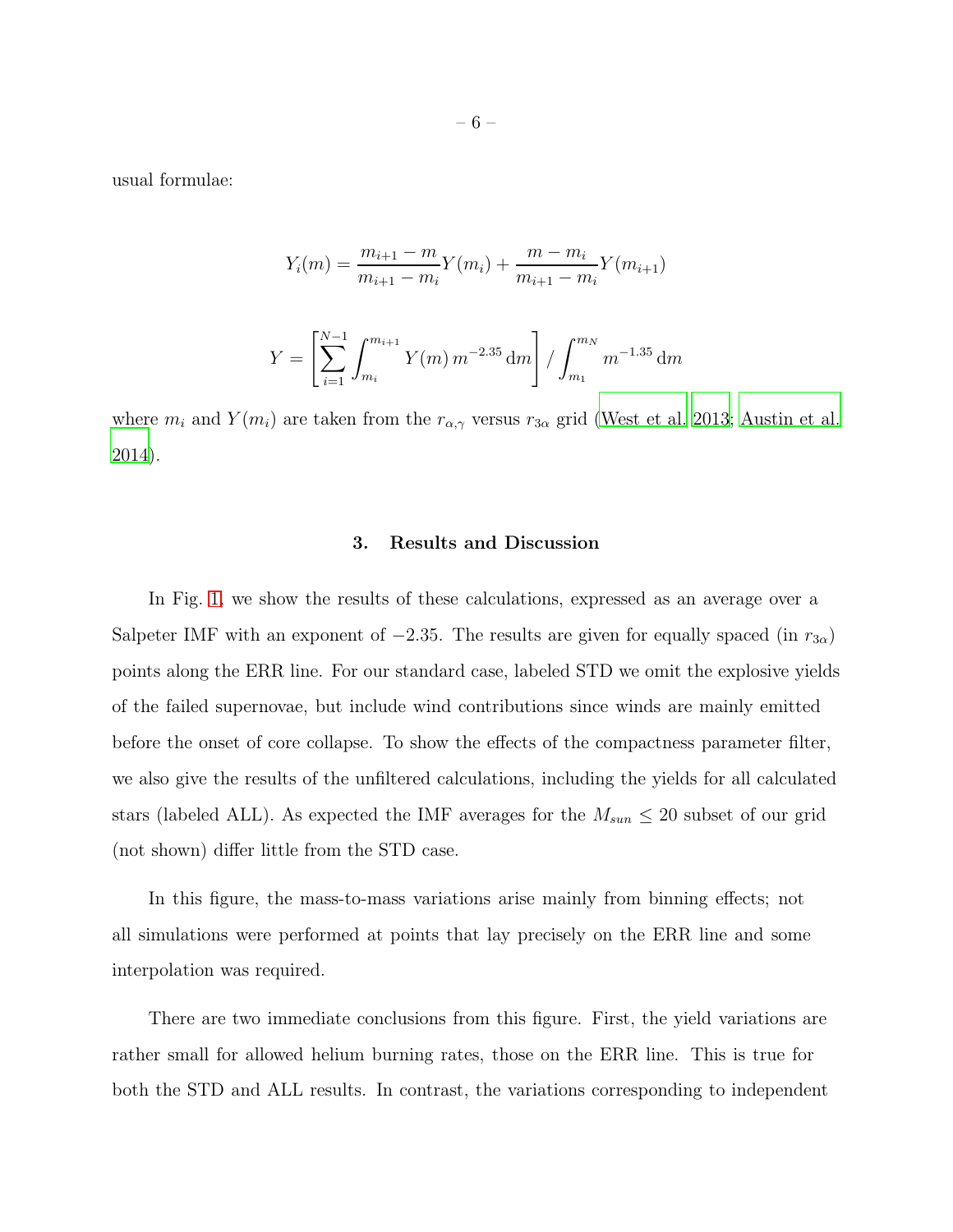

<span id="page-6-0"></span>Fig. 1.— (color online) IMF averaged yields of <sup>26</sup>Al, <sup>44</sup>Ti, and <sup>60</sup>Fe along the ERR line for the STD and ALL cases. The vertical bars (to be compared to the dotted curves) are variations found in previous calculations [\(Tur et al. 2010](#page-15-1)) for the [Lodders \(2003\)](#page-14-5) abundances; for  ${}^{60}Fe$ the bar extends to  $17 \times 10^{-5}$ .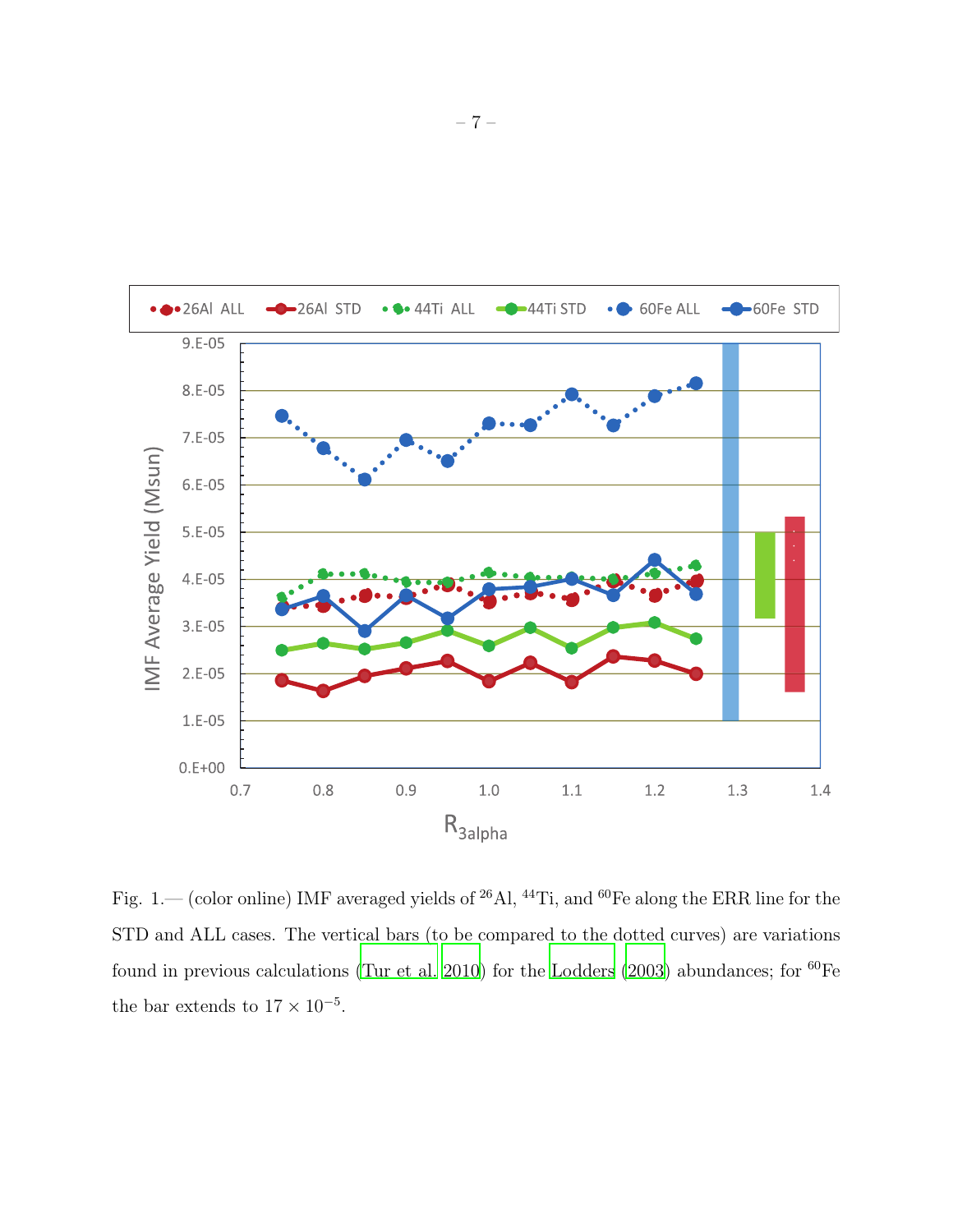uncertainties in  $r_{3\alpha}$  and  $r_{\alpha,\gamma}$ , as determined in [Tur et al. \(2010\)](#page-15-1) are much larger as shown by the colored bars. And second, the effects of the simple compactness parameter filter are rather large, as shown by the differences of the STD and ALL results.



<span id="page-7-0"></span>Fig. 2.— (color online) Compactness parameters. The heavy dark line at  $\xi_{2.5} = 0.25$  is the value assumed to divide stars that are likely to explode in the model of [O'Connor and Ott](#page-14-2) [\(2011\)](#page-14-2), from those that are not.

Given the importance of the compactness parameter filter, we show in Fig. [2](#page-7-0) how  $\xi_{2.5}$ depends on mass and reaction rates along the ERR line. Previously, there have only been estimates, see for example, [\(Sukhbold and Woosley 2014\)](#page-15-10) for variations in  $r_{\alpha\gamma}$ . The results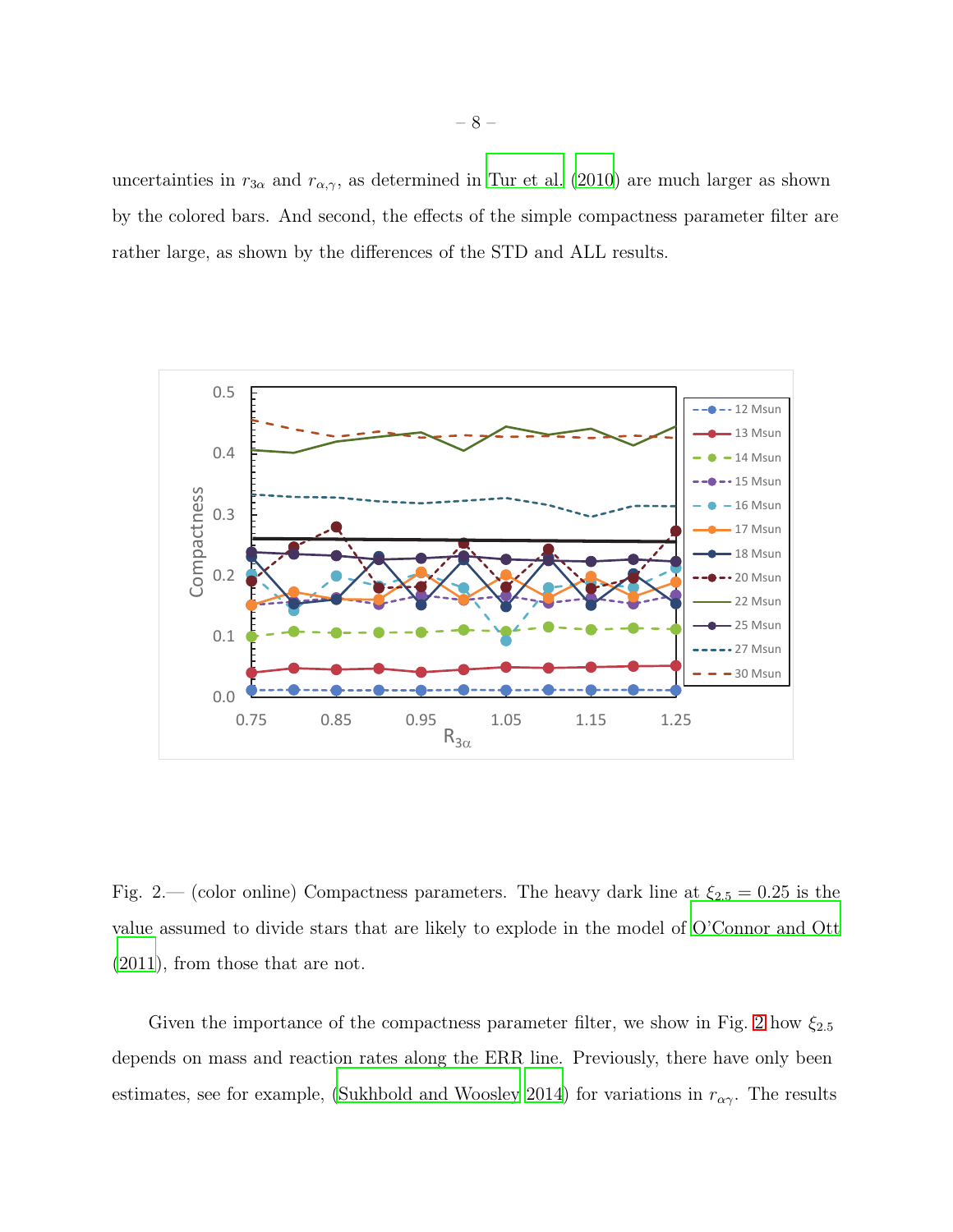for our grid indicate that if the rates are varied along the ERR line, variations of  $\xi_{2.5}$  are relatively small for most stars. The  $20 M_{\odot}$  star shows larger fluctuations, perhaps related to its complex convection structure [\(Rauscher et al. 2002](#page-15-3); [Limongi and Chieffi 2006;](#page-14-6) [Tur et al.](#page-15-1) [2010\)](#page-15-1). See [Sukhbold and Woosley \(2014\)](#page-15-10) for a detailed discussion.

Results for the Fe/Al production ratios are shown in Fig. [3.](#page-9-0) Again the use of the ERR significantly reduces the variations compared to those obtained earlier [\(Tur et al. 2010](#page-15-1)). The interpolation effects are relatively small, and the ratios are rather similar for the STD, ALL and  $12{\text -}20 \text{ M}_{\odot}$  cases.

All these values, however, are significantly larger than the values ( $\pm 1\sigma$  range) of 0.20−0.46 inferred from the flux observations [\(Wang et al. 2007;](#page-15-11) [Diehl 2013\)](#page-14-0) by multiplying them by 60/26. A recent paper describing flux observations in detail [\(Bouchet et al. 2015\)](#page-14-7) yields entirely consistent results with similar uncertainties.

The present predictions for this ratio and for the individual yields for given stellar masses are also larger than those of [Limongi and Chieffi \(2006\)](#page-14-6) (LC); see [Tur et al. \(2010\)](#page-15-1). One might speculate that this is due to different treatments of convection and to other stellar model choices that affect the details of the convection structures of a star. Convective processes can, for example, carry nuclei to hotter regions of the star where their effective life time and survival probability are significantly reduced. These effects can be large for the gamma nuclei or other nuclei involved in their production (<sup>59</sup>Ni, for example) as discussed in [Tur et al. \(2007,](#page-15-4) [2010](#page-15-1)). Alternatively, these differences may arise from different choices for the helium burning rates which can also affect the convection structure of the star. As noted above these effects can be large.

It is encouraging that the more detailed approach of [\(Sukhbold et al. 2016\)](#page-15-12), apparently using the same rates for non-helium burning reactions as in this letter, leads to a decrease in the Fe/Al ratio. However, Sukhbold did not consider the effects of uncertainties in the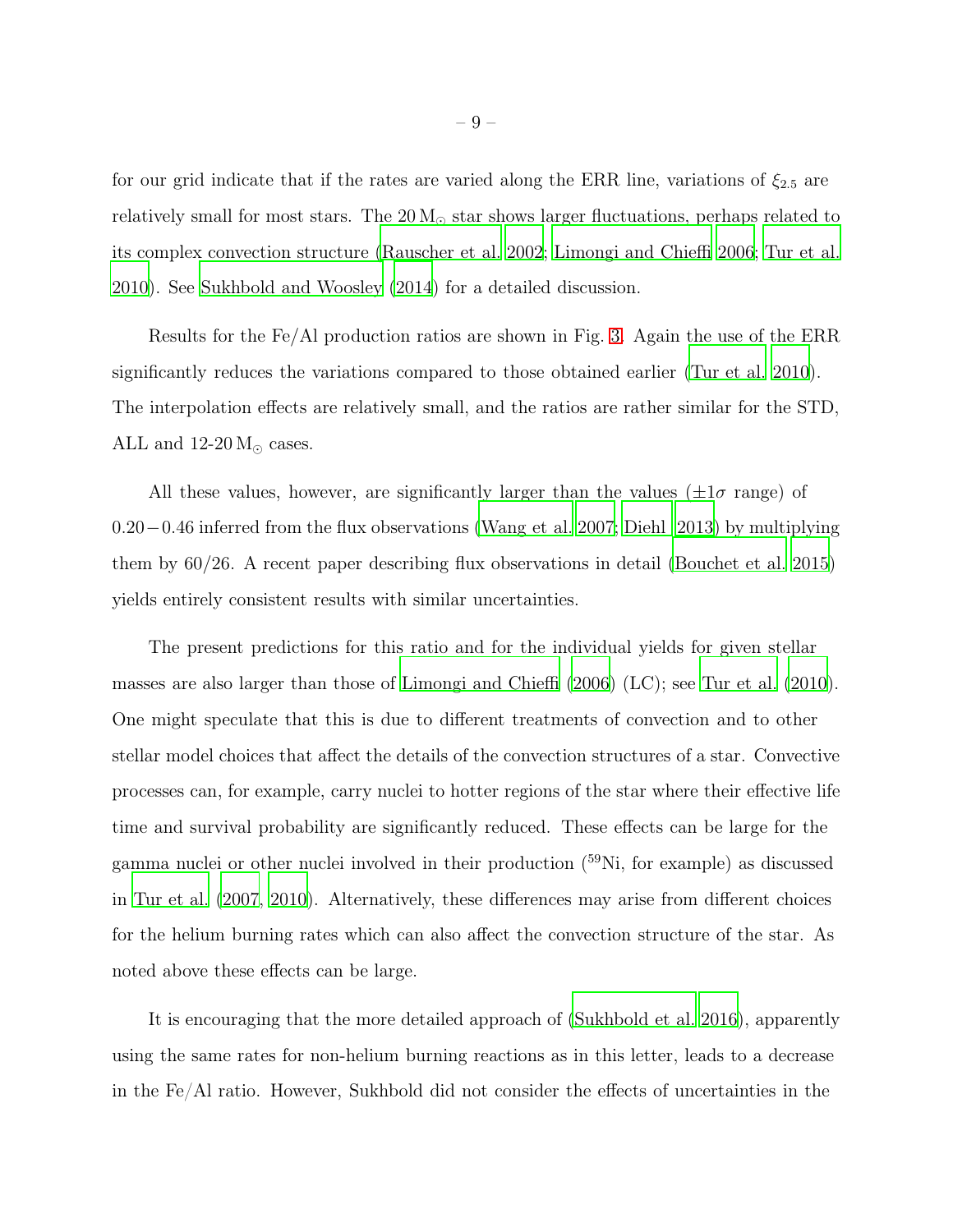

<span id="page-9-0"></span>Fig. 3.— (color online) Ratio Fe/Al of the IMF averaged yields for the STD and ALL results of Fig. [1,](#page-6-0) and for the range  $12-20 \text{ M}_{\odot}$ . The horizontal band covering  $\pm 18 \%$  gives an indication of the precision of the present results. The narrow vertical bar shows the variations found in previous calculations [\(Tur et al. 2010\)](#page-15-1) for the [Lodders \(2003](#page-14-5)) abundances; the bar extends to 10.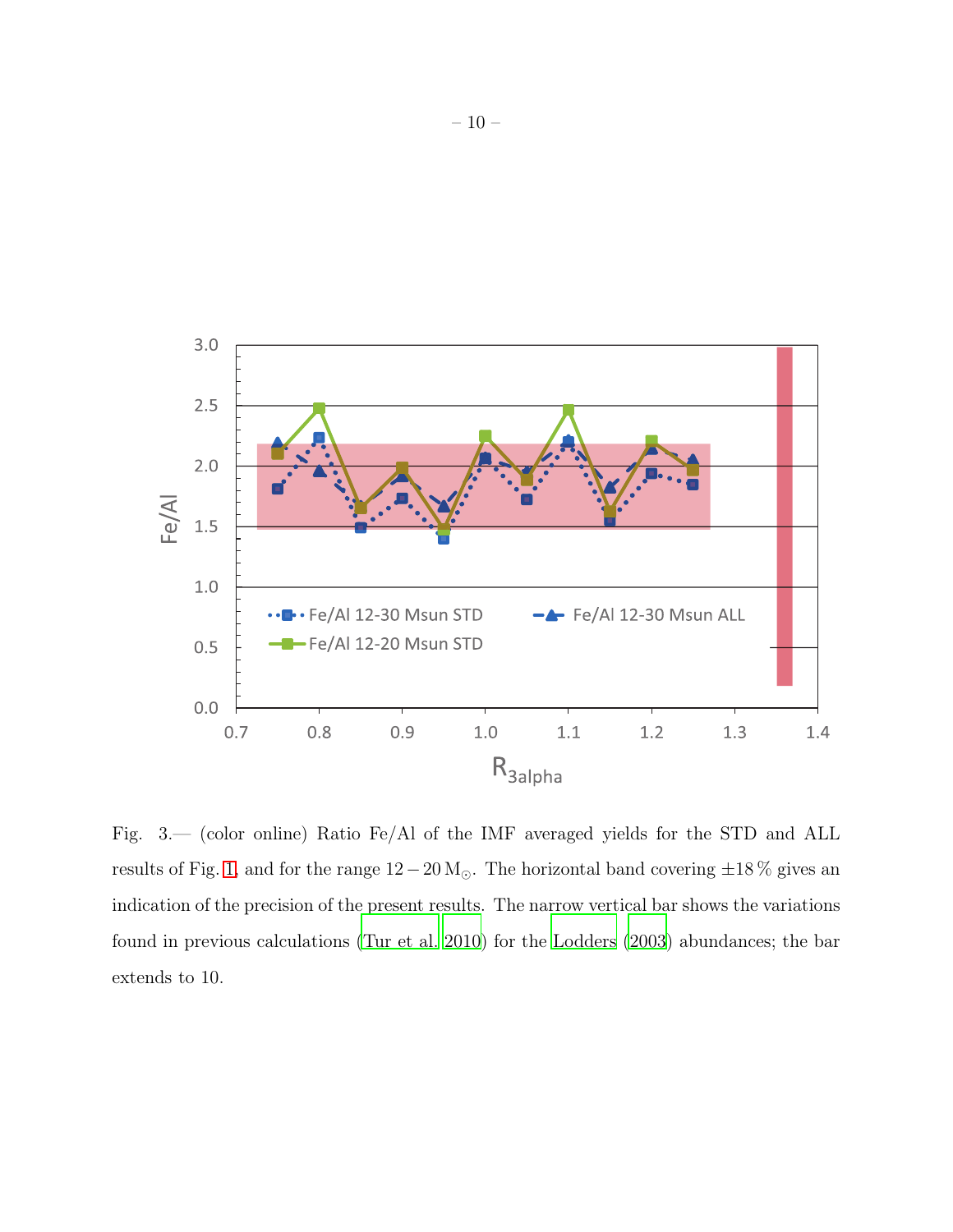two helium burning reactions discussed here, and in [\(Tur et al. 2010\)](#page-15-1), so this conclusion is tentative.

Differences in other reaction rates also contribute. The present simulations are part of an extended series of simulations [\(Tur et al. 2007,](#page-15-4) [2009](#page-15-13), [2010](#page-15-1); [West et al. 2013\)](#page-15-2) aimed at understanding the effects of uncertainties in the helium burning rates on various observables. For this purpose we chose to use the default KEPLER rates for other reactions, even though some had been superseded. [Woosley and Heger \(2007\)](#page-15-8) (WH) and [Brown and Woosley](#page-14-8) [\(2013\)](#page-14-8) (BW) discussed the effects of updating these rates and found that the ratio was reduced to about 1.0. These authors also discuss other changes in reaction rates, in explosion energies, and in stellar models that would produce further effects. The most important changes were to update the rates for the <sup>26</sup>Al(p, n)<sup>26</sup>Mg and <sup>26</sup>Al(n,  $\alpha$ )<sup>23</sup>Al reactions, but a final resolution of these issues will probably require additional measurements [\(Iliadis et al.](#page-14-9) [2011\)](#page-14-9). Changes in the opacities used in certain regions of the star were also important.

It is also possible that there are other sources of Fe or Al. The galactic mass of  $^{26}\mathrm{Al}$  is  $1.5 - 3.6 M_{\odot}$  [Diehl \(2013](#page-14-0)). [Bennett et al. \(2013\)](#page-14-10) and [Wrede \(2014](#page-15-14)) note that up to  $0.6 M_{\odot}$ of galactic <sup>26</sup>Al could be produced by classical novae. This would increase the ratio in the contributions of massive stars, but not by enough to remove the discrepancy.

The LC, WH, and BW calculations include contributions from stellar masses above 30M⊙. It is not clear, however, to what extent these masses are relevant. The estimates of [\(Sukhbold et al. 2016](#page-15-12)) indicate that most stars with  $M > 30$  M<sub>o</sub> do not explode, although they may expel most or all of their envelope. Other newer simulations [\(Pejcha and Thompson 2015;](#page-15-15) [Ertl et al. 2016](#page-14-11); [Sukhbold et al. 2016;](#page-15-12) [Muller et al. 2016](#page-14-12); [Cote et al. 2016\)](#page-14-13), also allow explosions for larger masses in some cases. Characterization of a complex phenomenon in terms of a single compactness parameter is a substantial approximation, and the newer simulations indicate that more complex criteria yield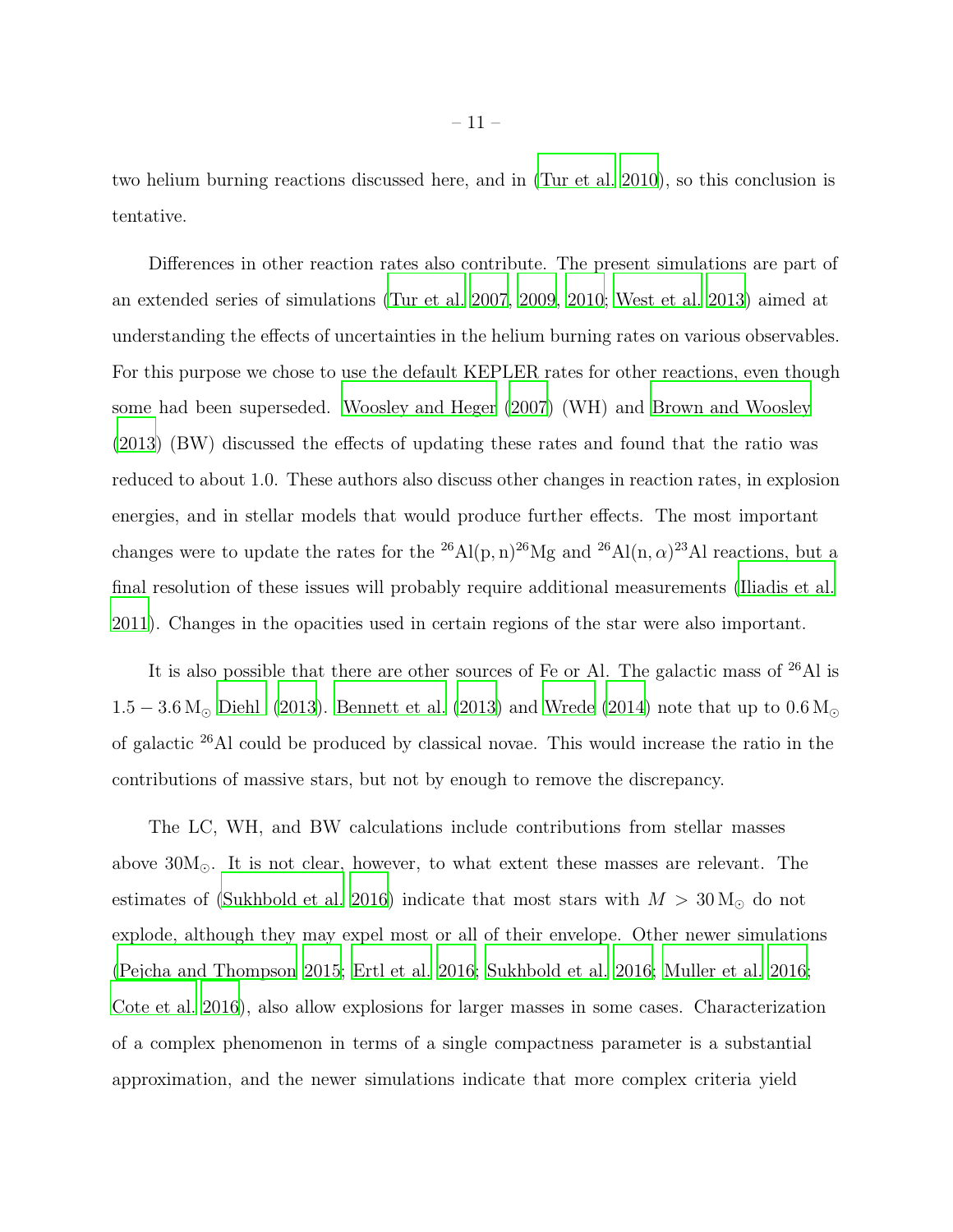a sharper distinction between explosive and non-explosive scenarios. It seems a safe conclusion, however, that much remains to be done before this issue is settled.

There remains the issue of the ERR itself. Once one has determined such an effective rate the principal test is that it reproduces a variety of observables not involved in its determination. So far we have shown that using the ERR, rather than the central values of the rates with errors treated as independent, greatly reduces variations owing to uncertainties in the helium burning reaction rates for: the values of the central carbon fraction at the end of helium burning and of the remnant mass [\(West et al. 2013\)](#page-15-2); the yields of the neutrino nuclei [\(Austin et al. 2014\)](#page-14-1); and in this paper, the yields of the gamma nuclei. This satisfies an important necessary condition, but there remains the question of whether the absolute values of the observables are reproduced. Since one does not know any of the observed or predicted values with the necessary accuracy it is perhaps useful in this circumstance to estimate the yield changes owing to the uncertainty in our determination of the ERR.

One can obtain an estimate of the uncertainty in the location of the ERR line from the detailed discussion in [West et al.](#page-15-2) [\(2013\)](#page-15-2) where the location is specified by  $r_{\alpha,\gamma} = r_{3\alpha} + b$ and  $b = 0.35 \pm 0.2$ ; our calculations used  $b = 0.35$ . We have repeated the calculations for  $b = 0.2$  and  $b = 0.5$ . We find that the average differences in yields, compared to those for the central value, are  $18\%, 7\%,$  and  $22\%$  for <sup>26</sup>Al, <sup>44</sup>Ti, and <sup>60</sup>Fe, respectively. For <sup>26</sup>Al and <sup>44</sup>Ti the deviations are largest toward  $b = 0.5$  and for <sup>60</sup>Fe toward  $b = 0.2$ .

It appears that uncertainties in the ERR for helium burning reactions introduce yield uncertainties that are smaller than those resulting from other uncertainties. The uncertainties arising from the determination of which stars explode are perhaps the largest.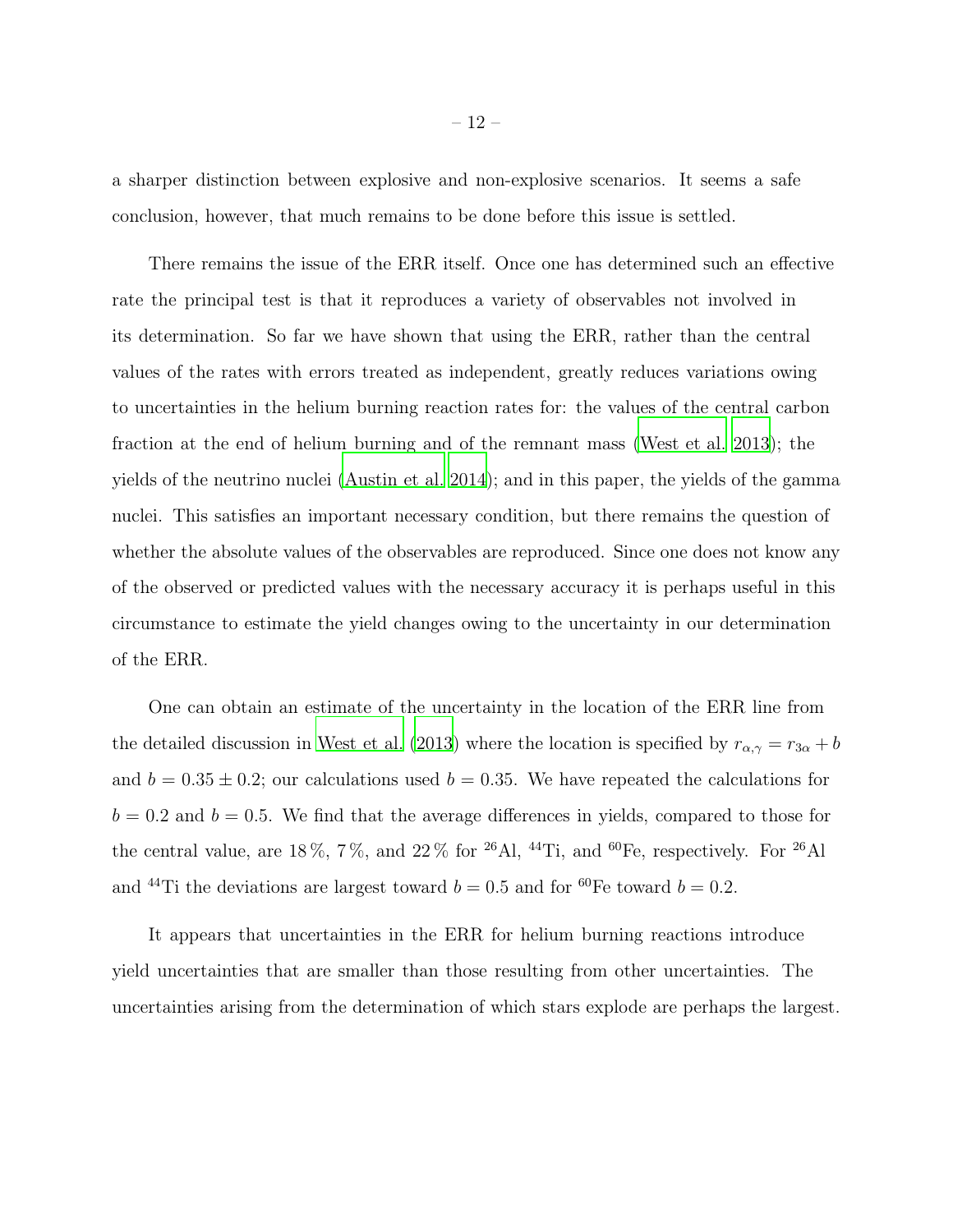### 4. Conclusions

We find that:

(1) Using the ERR for the helium burning reactions, rather than treating the rates and their uncertainties as independent, results in much smaller variations in predicted <sup>26</sup>Al and  $60\text{Fe}$  yields and their ratio in supernovae, as is shown in Figs. [1](#page-6-0) and [3.](#page-9-0) The variations are smaller than other uncertainties.

(2) The  ${}^{60}Fe/{}^{26}Al$  yield ratio may be the most robust observable involving the gamma nuclei. Systematic observational errors are smaller for the ratio than for individual yields. We have shown that predictions of the ratio do not depend strongly on the helium burning rates or on the sample of stars considered, or on which stars undergo successful explosions. Given the present uncertainty in this latter determination this is an important advantage. Other mechanisms may eject part of the envelop in weak and/or failed supernovae and lead to additional 26 Al production; see [Lovegrove and Woosley \(2013\)](#page-14-14) for a theoretical description and [Adams et al. \(2016\)](#page-14-15) for observational evidence.

(3) Use of the ERR may provide a superior approach to reducing the uncertainties in nucleosynthesis yields due to uncertainties in convective structure and boundary mixing during core helium burning. The strong yield variations in the earlier results, especially for  $60\text{Fe}$ , were ascribed to the sensitivity of the convection structure of the star to the helium burning rates [\(Rauscher et al. 2002;](#page-15-3) [Tur et al. 2010\)](#page-15-1).

(4) Unfortunately, we cannot at present take advantage of the transparency of the galaxy to high energy gamma rays and the accurate high resolution observations from the SPI spectrometer on the INTEGRAL satellite [\(Diehl 2013\)](#page-14-0). Other relevant reaction rates and simulation inputs need to be improved. In addition to the uncertainties in the fraction of supernovae that explode, there remain, for example, questions on the effects of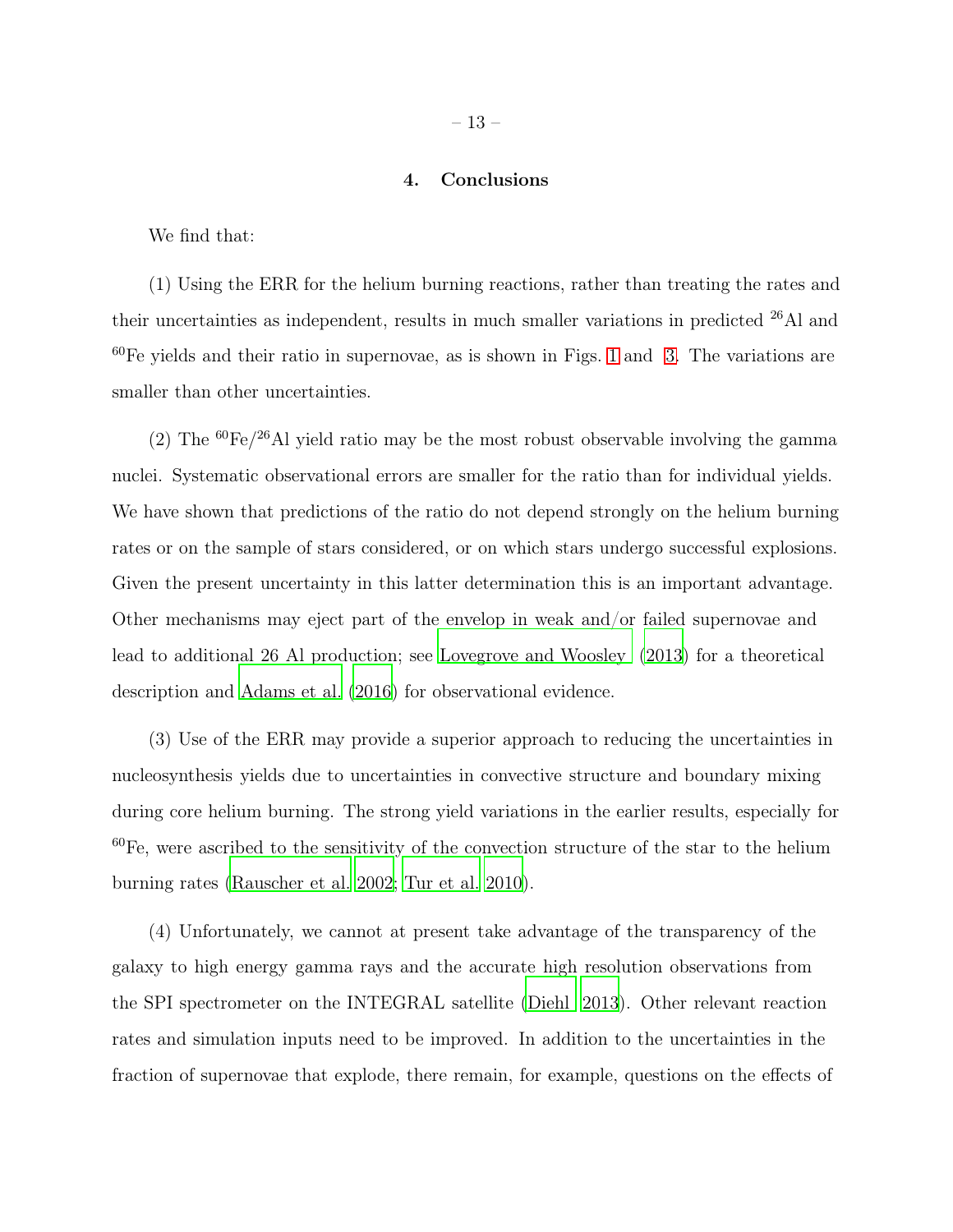Wolf-Rayet winds on the production of 26Al, the effects of the explosion energy on explosive burning yields, changes arising when evolving stars are part of a binary system, and effects and uncertainties in the convection structure of evolving stars.

Research support from: US NSF; grants PHY08-22648 (JINA), PHY-1430152 (JINA-CEE), PHY11-02511; US DOE: contract DE-AC52-06NA25396, grants DE-FC02- 01ER41176, FC02-09ER41618 (SciDAC), DE-FG02-87ER40328. AH was supported by an ARC FutureFellowship (FT120100363) and SMA by Michigan State University.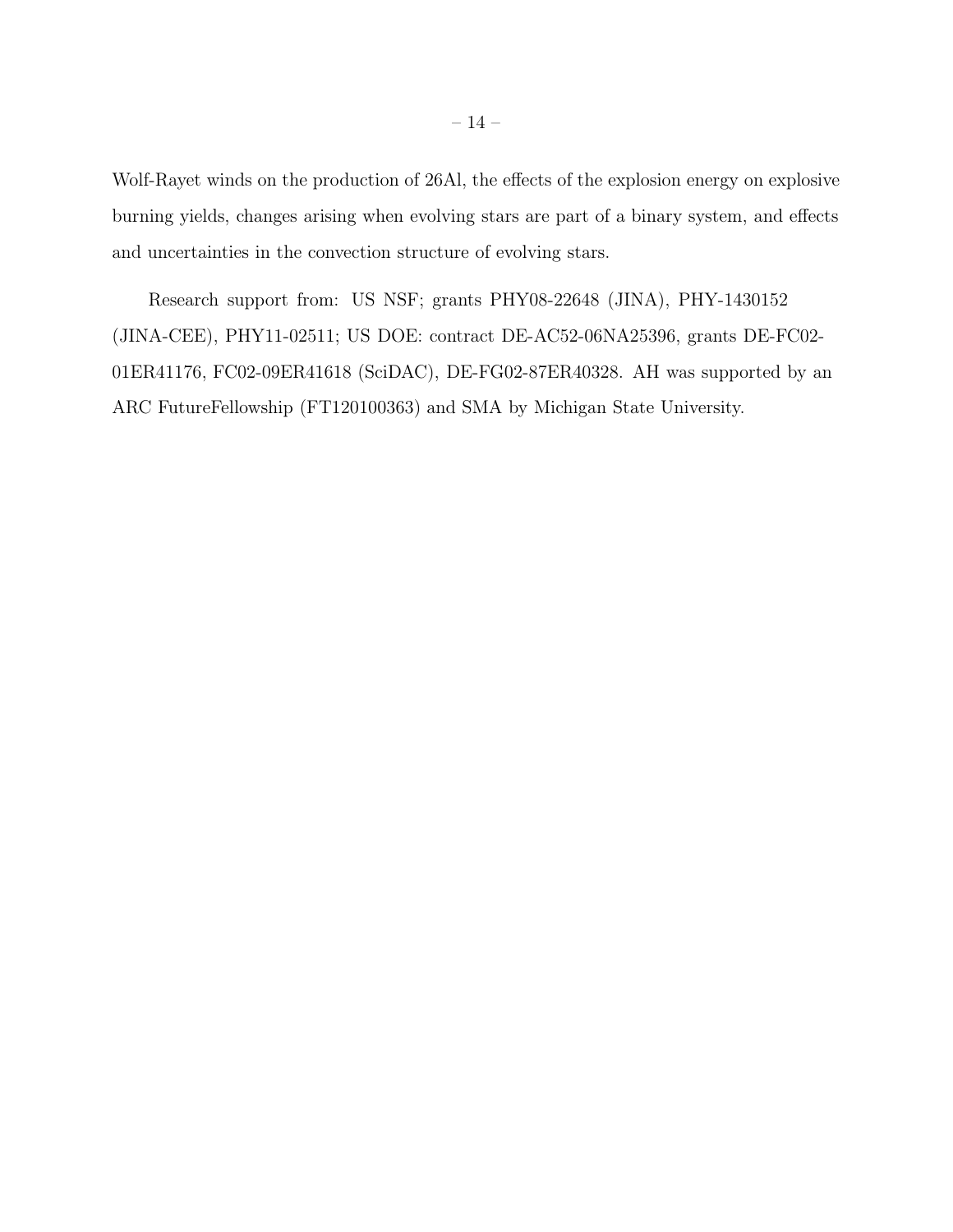#### REFERENCES

- <span id="page-14-15"></span>Adams, S. M., Kochanek, C. S., Gerke, J. R.,& Stanek, K. Z., 2016[,arXiv:1610.02402](http://arxiv.org/abs/1610.02402)
- <span id="page-14-1"></span>Austin, S., West, C., & Heger, A., 2010, Phys. Rev. Lett., 112, 11
- <span id="page-14-10"></span>Bennett, M., Wrede, C., Chipps, A., Jose, J., Liddick, M., et al., 2013, Phys. Rev. Lett., 111, 23
- <span id="page-14-7"></span>Bouchet, L., Jourdain, E., & Rooques, J.-P., 2015, ApJ, 801, 142
- <span id="page-14-8"></span>Brown, J., & Woosley, S., Nucleosynthetic Constraints on the Mass of the Heaviest Supernovae. ArXiv e-prints, February 2013.
- <span id="page-14-13"></span>Cote, B., West, C., Heger, A., Ritter, C., O'Shea, B., et al., 2016, MNRAS, 463, 4
- <span id="page-14-0"></span>Diehl, R.,2013, Reports on Progress in Physics, 76, 2
- <span id="page-14-11"></span>Ertl, T., Janka, H., Woolsey, S., Sukhbold, T., & Ugliano, M., 2016, ApJ, 818, 124
- <span id="page-14-4"></span>Heger, A., Kolbe, E., Haxton, W., Laganke, G., Martinez-Pinedo, G., & Woosley, S., 2005, Phys. Lett. B, 606, 258
- <span id="page-14-9"></span>Iliadis, C., Champagne, A., Chieffi, A., & Limongi, M., 2011, ApJs 193, 16
- <span id="page-14-6"></span>Limongi, M., & Chieffi, A., 2006, ApJ, 647, 483
- <span id="page-14-5"></span>Lodders, K., 2003, ApJ, 591, 1220
- <span id="page-14-3"></span>Lodders, K., 2010, Principles and Perspectives in Cosmochemistry, page 379
- <span id="page-14-14"></span>Lovegrove, E., Woosley, S. E., 2013, ApJ, 769, 109
- <span id="page-14-12"></span>Muller, B., Heger, A., Liptai, D., & Cameron, J., 2016, MNRAS, 460, 742
- <span id="page-14-2"></span>O'Connor, E., Ott, C., 2011, ApJ, 730, 70